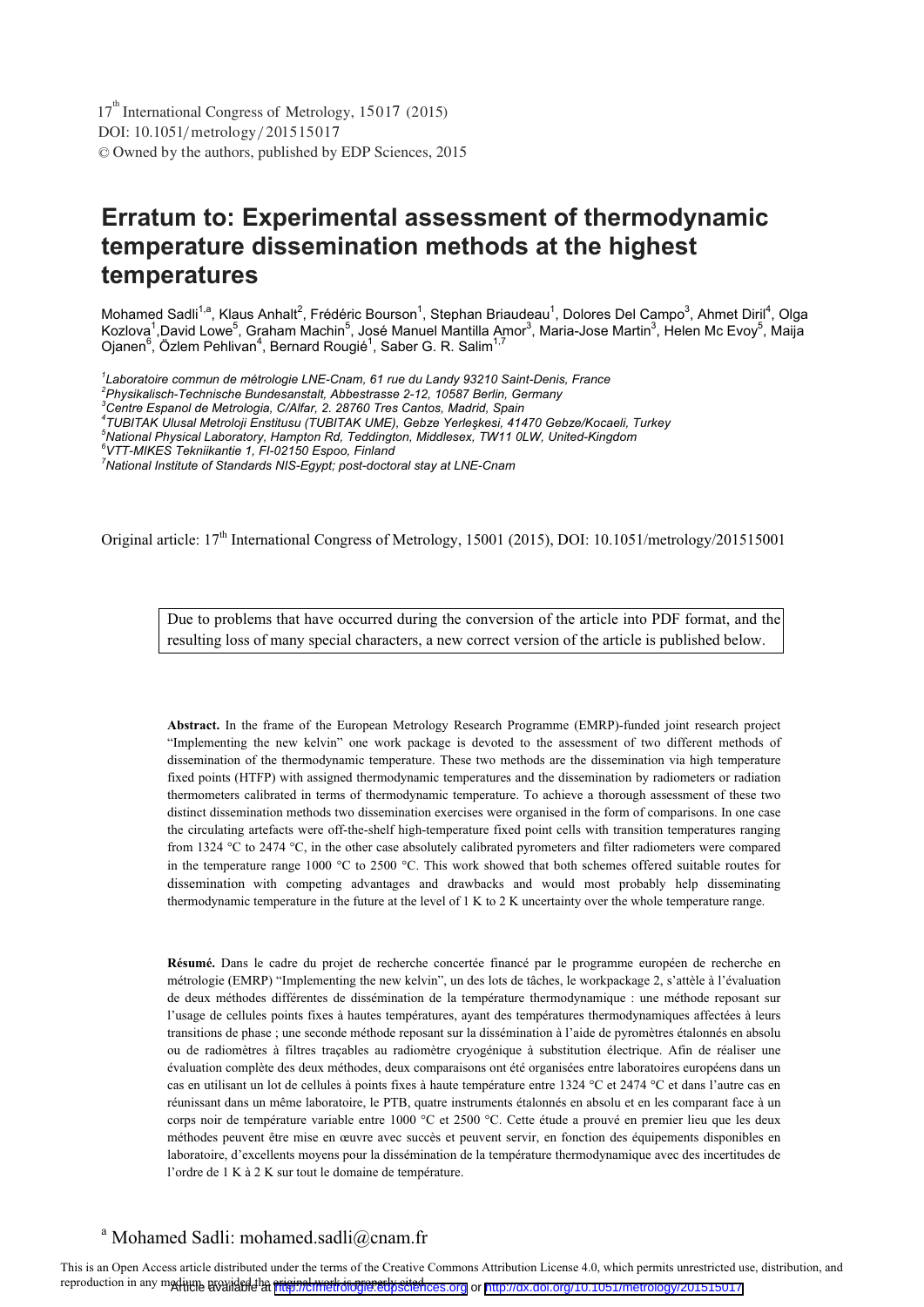# **1 Introduction**

The new definition of the kelvin is likely to be linked to a fundamental constant, the Boltzmann constant, in the very near future as will be the ampere, the kilogramme and the mole [1,2]. The new definition of the kelvin will certainly allow direct thermodynamic temperature measurement and dissemination over the whole temperature range.

 Therefore, a practical realisation of the unit will need to evolve to formally include thermodynamic temperature dissemination especially in the highest range of the temperature scale: namely above the copper point (1357.77 K).

 A joint research project (JRP), "Implementing the new kelvin, InK", funded by the European Metrology Research Programme (EMRP) was launched in September 2012 [3] to prepare the implementation of the new definition of the kelvin with two main assigned objectives in the high temperature range: assigning thermodynamic temperatures to a set of selected high-temperature fixed points and evaluating the possibilities of the dissemination of the thermodynamic temperature using known artefacts.

 This paper will focus on the content of the work package devoted to the realisation and the dissemination of thermodynamic temperatures above 1000 °C. It describes the activities performed to achieve an assessment of the possibilities of dissemination using either high-temperature fixed points or radiometers/pyrometers.

## **2 "Implementing the new kelvin" JRP project**

The InK project [3, 4] contains four technical work packages with the following objectives, which include activities already planned in a concerted international research project [5]:

- WP1: assign thermodynamic temperatures to a selected batch of high-temperature fixed points,
- WP2: assess and compare two dissemination routes for thermodynamic temperature at high temperatures,
- WP3: determine ultra-low uncertainty values for  $T - T_{90}$  in the low temperature range,
- WP4: improve primary thermometry at low temperatures below 1 K.

 The expected outputs of this project will certainly be of importance to the international temperature community, especially as many National Metrology Institutes outside Europe are contributing actively to the project.

 One of the main outputs will be to take into account the findings of the project within the *Mise-en-Pratique* of the kelvin (MeP-K) [6].

In the high temperature range [7], the objective of the *Mise-en-Pratique* of the new definition of the kelvin, currently under preparation, is to define and explain the different ways of realising the unit and disseminating it. It will most likely include three possibilities:

- according to the International Temperature Scale of 1990 (ITS-90), which is the present situation,
- thermodynamic temperature through hightemperature fixed points (HTFPs) with assigned<br>temperatures (relative absolute radiation (relative absolute radiation thermometry),
- direct thermodynamic temperature.

 To check whether it is more efficient to realise and disseminate thermodynamic temperature by a sourcebased or a detector-based scheme, a cooperative research work was included in the JRP InK in the second work package devoted to the dissemination of high temperatures between 1000 °C and 2500 °C.

### **3 Description of the work package "realisation and dissemination of thermodynamic temperatures at high temperature"**

This work package, led by LNE-Cnam, involves five other partners: CEM (Spain), MIKES (Finland), NPL (United-Kingdom), PTB (Germany) and TUBITAK-UME (Turkey).

 Two different practical thermodynamic temperature dissemination schemes for temperatures higher than 1000 °C were evaluated in this work package. Both schemes have been proposed in the *Mise-en-Pratique* of the kelvin: either via HTFPs of known temperatures using therefore a relative primary method or by absolute primary thermometry, directly traceable to the electrical-substitution cryogenic radiometer.

#### **3.1 Dissemination using HTFPs**

Realisation and dissemination of thermodynamic temperatures using HTFPs is the subject of the first task of this workpackage. This work is performed with ITS-90 temperatures assigned to the HTFPs because definitive thermodynamic temperatures will only be available at the end of the project. This task will however help assessing the methods required for dissemination when thermodynamic temperatures become available for the HTFPs.

 To achieve this dissemination exercise, NPL and LNE-Cnam supplied two sets of HTFP cells at the Co-C, Pt-C, Ru-C and Re-C high-temperature fixed points. The cells were either off-the-shelf, used cells or had been constructed for this particular project.

 Two batches of cells were constituted with one cell from each fixed point: Co-C, Pt-C, Ru-C and Re-C.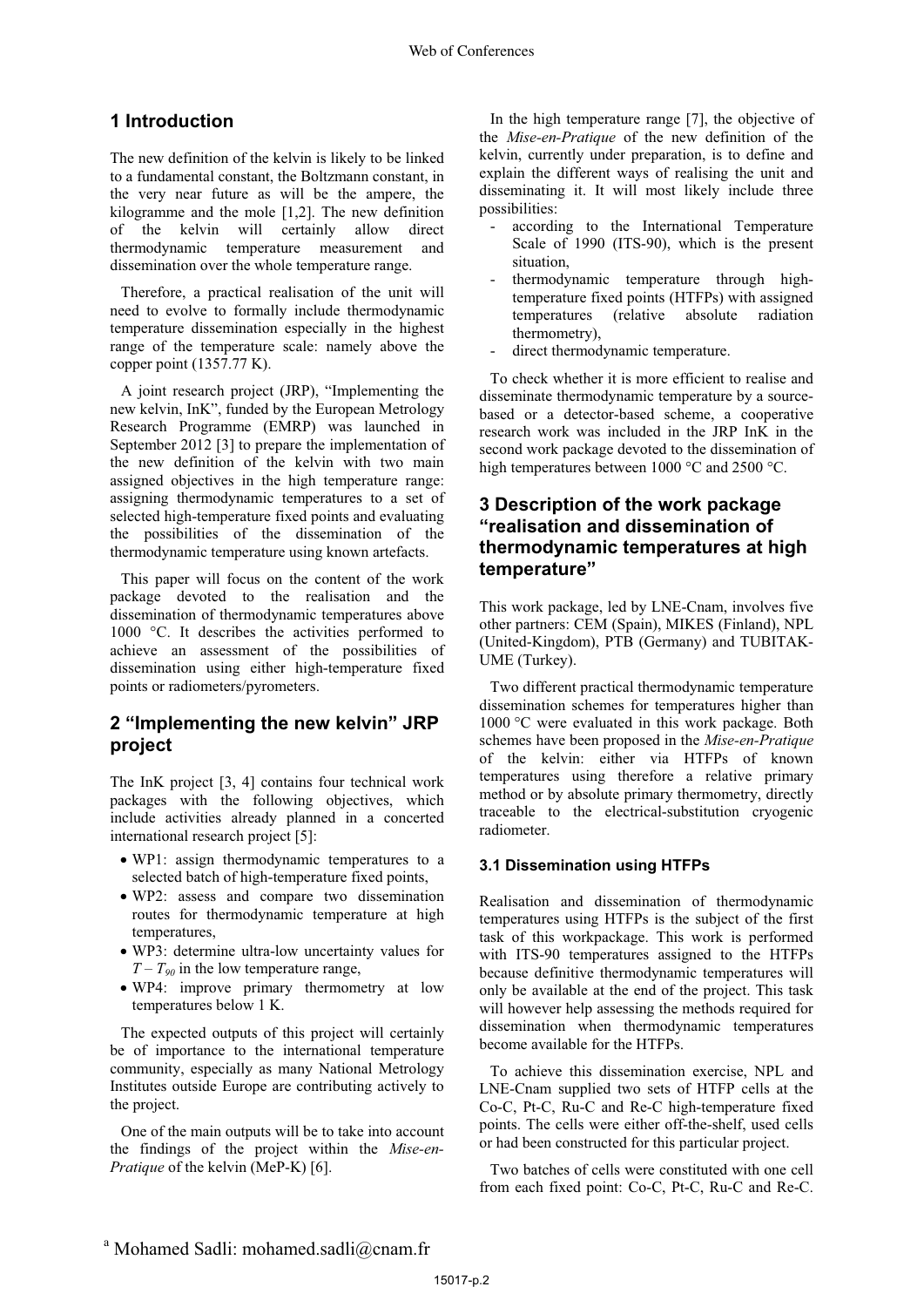One batch was meant to be kept in LNE-Cnam as a reference batch and the other batch was circulated among the participants. Before the start of the circulation of the cells, the circulating batch was compared to the reference batch. This initial comparison was intended to make a link between the cells and to be able to replace a cell in case of breakage without completely losing information between the cells. This initial comparison was performed by LNE-Cnam.

Table 1 summarises the cells used in the circulating batch and in the reference batch. Cells 7CO1, 7CO2, 7CO4, 5PT2, 6PT2, 4RE1 and 4RE2 were supplied by LNE-Cnam. Cells INKRU1, INKRU and PT2006- 2 were supplied by NPL.

**Table 1.** Identification of the cells participating to InK/WP2.

| <b>HTFP</b> | <b>REF WP2</b>   | <b>CIRC WP2</b>        |
|-------------|------------------|------------------------|
| $Co-C$      | 7CO <sub>2</sub> | 7CO1 then 7CO6         |
| $Pt-C$      | 5PT <sub>2</sub> | $PT2006-2$ then $6PT2$ |
| $Ru-C$      | <b>INKRU</b>     | <b>INKRU1</b>          |
| $Re-C$      | 4RE2             | 4RE1                   |

Cells 7CO1 and PT2006-2 broke during the circulation process and were replaced by new cells (7CO6 and 6PT2 respectively). This showed in particular that the early designs of cells is not suitable (the case of Pt-C cell from NPL based on the C/C sheet design) and that the Co-C point is a difficult point for which robustness remains an issue even with the hybrid design (consisting of C/C sheets and a graphite sleeve). The new cells were constructed by LNE-Cnam in the hybrid design and compared to the reference batch of cells before being put back to circulation.

 A further comparison of the circulating and reference cells was performed at the end of the dissemination trial and allowed the determination of the drift of the cells. Table 2 summarises the level of this drift for each of the cells. Of course, the two broken cells could not be assessed for drift.

**Table 2.** Drift of the circulating cells during the dissemination trial (over a period of more than one year). Uncertainties (*k*=2) are given between brackets.

| <b>Cell</b>      | Drift (unc $k=2$ ) mK |
|------------------|-----------------------|
| 7CO <sub>6</sub> | $-25(22)$             |
| 7CO1             | Unknown               |
| 6PT <sub>2</sub> | $-41(18)$             |
| PT2006-2         | Unknown               |
| <b>INKRU1</b>    | 27 (150)              |
| 4RE1             | 28 (54)               |

 The drift can in all cases be considered as negligible in comparison with the uncertainties of temperature determination. Earlier studies have already shown that the stability of HTFPs in the long term is ensured in case of the hybrid cell design [8, 9] and this study shows clearly that, passed the robustness issues with early designs, HTFP cells can be considered as reliable and efficient artefacts for comparisons.

 Each participant to this task (CEM, PTB, NPL, UME, LNE-Cnam) reported the assigned ITS-90 temperature of the melting transition realised with the circulating HTFP cells in their facilities.

 The uncertainties reported by the participants were mainly related to the ITS-90 scale and to the repeatability of the realisation of the melt.

 At this stage, the uncertainties and temperature differences between the participating NMIs are still under consideration and should be published in the near future [10]; they all lie within 1 K even at the highest temperatures.

 The main sources of discrepancy of the results, besides the scale realisation, are likely to be related to the so-called furnace effect which would result in differences in the melting temperatures with changing furnace conditions. This effect, due to the temperature distribution as well as to the thermal inertia of the furnace, is still under study at the international level and is likely to represent the major source of uncertainty in the use of HTFPs. Early studies have shown that it can induce uncertainties at the level of 0.1 K at the Re-C point [11].

#### **3.2 Dissemination using absolutely calibrated filter radiometers or pyrometers**

The second dissemination scheme was performed using radiation thermometers, calibrated in terms of thermodynamic temperature.

 Different methods were applied by the participants (PTB, CEM, MIKES and LNE-Cnam) to calibrate a transportable radiation thermometer or a filter radiometer for the measurement of the thermodynamic temperature.

- PTB calibrated an IKE LP3 pyrometer in terms of thermodynamic temperature by comparison to a filter radiometer via a large area hightemperature blackbody. This method is well established but it requires good temperature uniformity across the blackbody aperture to achieve a low uncertainty.
- MIKES used a filter radiometer (FR800) which consists of a single Si photodiode, an interference filter with nominal central wavelength of 800 nm, and a 4-mm precision aperture. The relative and absolute responsivity of the diode and filter were measured with a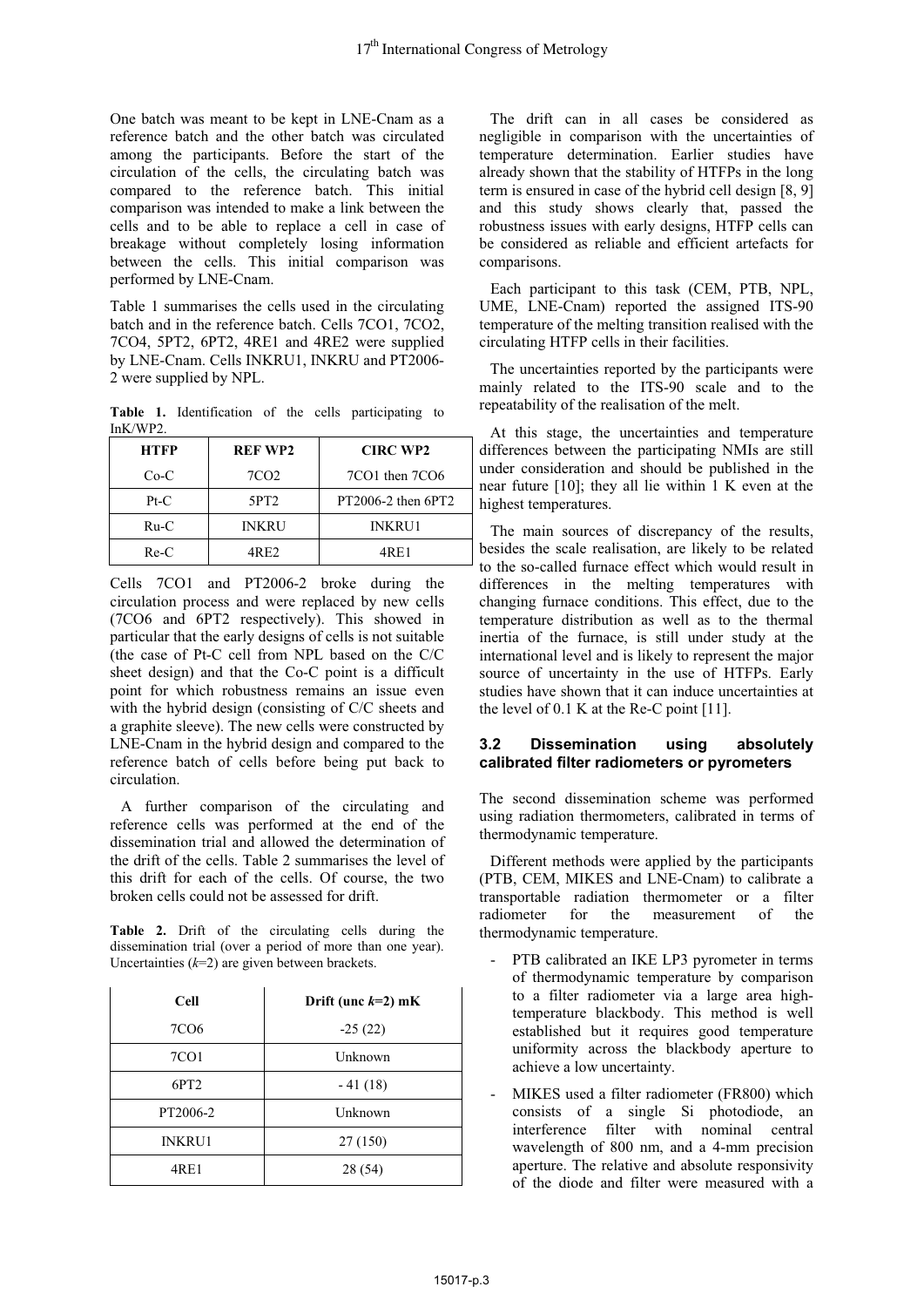reference spectrometer of Aalto University [12], by comparing the output of the detector with a trap detector traceable to the cryogenic radiometer of SP, Sweden. This filter radiometer showed a large drift between the calibrations performed before and after the comparison which resulted in large uncertainties at the level of 0.4 %.

- CEM calibrated an IKE LP4 pyrometer using their HTFP cells of Cu, Co-C, Pt-C and Re-C as references for thermodynamic temperatures. The thermodynamic temperatures assigned to these HTFPs were the ones assigned to these HTFPs in the first work package of the InK project [13]. A Sakuma-Hattori fit was determined to derive the relation between the photocurrent delivered by the radiation thermometer and the thermodynamic temperature over the whole range (1000 °C to  $2500 °C$ ).
- LNE-Cnam applied a similar scheme as CEM, which involved the calibration of the LNE-Cnam LP3 pyrometer, except that the HTFP cells used were directly measured in terms of thermodynamic temperature using the LNE-Cnam radiance method put in application in the WP1 of InK [13]. The cells used for the calibration of LNE-Cnam LP3 pyrometer had the local assigned thermodynamic temperatures as given in Table 3. A Sakuma-Hattori fit was determined using these four temperatures to provide a relation between photocurrent and thermodynamic temperature.

**Table 3.** Thermodynamic temperatures of LNE-Cnam cells as determined by LNE-Cnam in WP1 of InK. These cells were used to calibrate an LP3 pyrometer (850 nm) in terms of thermodynamic temperature using a Sakuma-Hattori fit.

| <b>Cell</b>      | <b>Thermodynamic</b><br>temperature, K | Uncertainty $(k=1)$ , K |
|------------------|----------------------------------------|-------------------------|
| CuM1             | 1357.86                                | 0.067                   |
| 7C <sub>04</sub> | 1597.39                                | 0.095                   |
| 5Pt2             | 2011.41                                | 0.15                    |
| 4Re2             | 2747.88                                | 0.28                    |

 Table 4 summarises the instruments which participated to this dissemination trial. The four instruments were gathered at PTB and put, alternatively, in front of a high-emissivity hightemperature furnace, the VNIIOFI-made HTBB 3200PG. The furnace temperatures were varied in steps of 200 °C between 1000 °C and 2500 °C.

The uncertainties and temperature differences between the participating instruments are still under consideration; however the overall agreement seem to be within 2 K at the highest temperatures [10].

**Table 4.** Instruments calibrated in terms of thermodynamic temperature at the participants laboratories and compared at PTB

| CEM                                                                          | PTR                                                                                                                    |
|------------------------------------------------------------------------------|------------------------------------------------------------------------------------------------------------------------|
| Radiation thermometer<br>LP4 (650 nm)                                        | Radiation thermometer<br>LP3(658 nm)                                                                                   |
| Calibrated against<br>4 HTFPs Cu, Co-C, Pt-C,<br>$Re-C + Sakuma-Hattori fit$ | Calibrated with respect to<br>thermodynamic<br>temperatures against filter<br>radiometer via<br><b>HTBB</b><br>furnace |
|                                                                              |                                                                                                                        |
|                                                                              |                                                                                                                        |
| <b>LNE-Cnam</b>                                                              | <b>MIKES</b>                                                                                                           |
| Radiation thermometer<br>LP3 (850 nm)                                        | Filter radiometer (800 nm)                                                                                             |

### **4 Preliminary findings and discussion**

The first findings of this study have shown that both schemes can be applied successfully, with slightly different achievable uncertainties.

 HTFP cells have been circulated among five partners over a period of more than one year and have shown that they can be considered as suitable means to probe and compare the capabilities between different realisations of the temperature scale or of thermodynamic temperatures as the WP1 of InK has already proved [13].

 Using the HTFP dissemination scheme will however require the thorough assessment of the uncertainties in the realisation of the HTFPs in hightemperature furnaces. It is already admitted that different furnace inertia can result in quite large differences in melting temperatures determined at the point of inflection of the melting plateau. Moreover, the positioning of the cells in a furnace should take into account the temperature distribution. It is most likely that the highest melting temperatures would be obtained in the position corresponding to the smallest temperature gradients along the cells as reported in [11].

 An additional source of uncertainty (a few 0.1 K in general) will originate from the determination of the Sakuma-Hattori fit coefficients when a pyrometer is calibrated in terms of thermodynamic temperature using these dissemination artefacts. This kind of fit should be restricted to narrow-band radiation thermometers (10-20 nm maximum) to ensure small residuals of the fit.

 Concerning the dissemination with absolutely calibrated radiation thermometers and filter